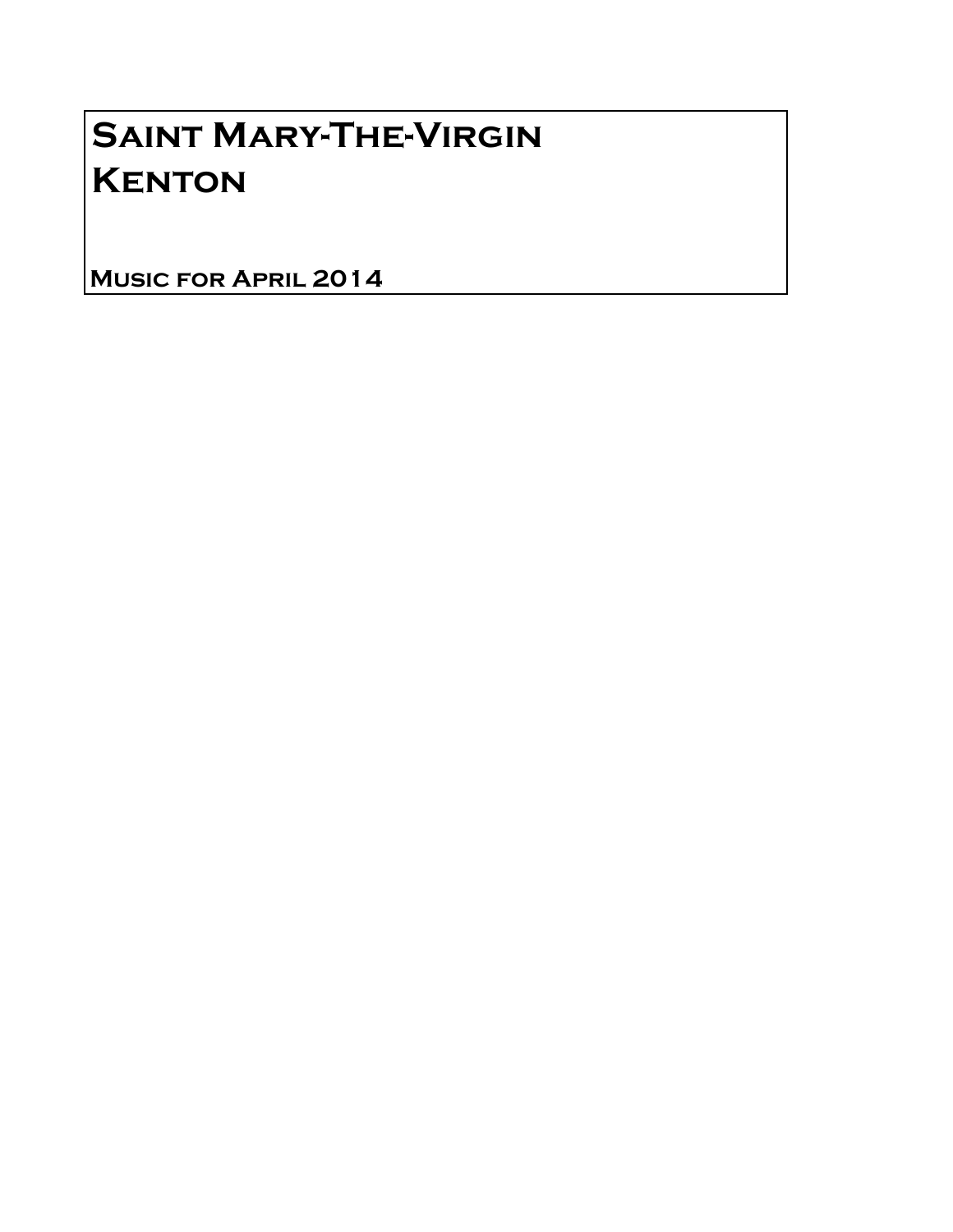| 6th April                                                                                   | <b>Lent V - Passion Sunday</b>                                                          |                                                                                                                                                                                           |
|---------------------------------------------------------------------------------------------|-----------------------------------------------------------------------------------------|-------------------------------------------------------------------------------------------------------------------------------------------------------------------------------------------|
| Introit<br><b>Responsorial Psalm</b><br>Gradual<br>Offertory<br>Communion<br>Recessional    | 83<br>Page 27, first setting<br>91<br>90<br>304<br>84                                   | Glory be to Jesus<br>Sweet the moments, rich in blessing<br>O sacred head sore wounded<br>Once, only once, and once for all<br>It is a thing most wonderful                               |
|                                                                                             | Setting                                                                                 | Gregory Murray Kyrie & Martin Shaw                                                                                                                                                        |
|                                                                                             | At communion                                                                            | Lead me, Lord                                                                                                                                                                             |
| 13th April                                                                                  | Lent VI - Palm Sunday                                                                   |                                                                                                                                                                                           |
| Procession<br><b>Responsorial Psalm</b><br>Gradual<br>Offertory<br>Communion<br>Recessional | 509/511<br>Page 29, first setting<br>92<br>86<br>89 (i)<br>95<br>Setting                | All glory, laud and honour / Ride on<br>There is a greenhill<br>My song is Love unknown<br>O dearest Lord, thy sacred head<br>When I survey<br><b>Belmont Mass</b>                        |
|                                                                                             | At communion                                                                            | Drop, drop, slow tears                                                                                                                                                                    |
| <b>Maundy Thursday</b><br>17th April                                                        |                                                                                         |                                                                                                                                                                                           |
| Introit<br><b>Responsorial Psalm</b><br>Gradual<br>Offertory<br>Communion<br>Procession     | 439 (t257)<br>Page 30, first setting<br>269 (t 319) (vv 1 - 4)<br>273<br>268<br>Setting | Praise to the holiest in the height<br>The heavenly word proceeding forth<br>And now, O Father, mindful of the love<br>Of the glorious body telling<br>Missa Simplex & Lourdes Gloria (I) |
|                                                                                             | At communion                                                                            | An upper room                                                                                                                                                                             |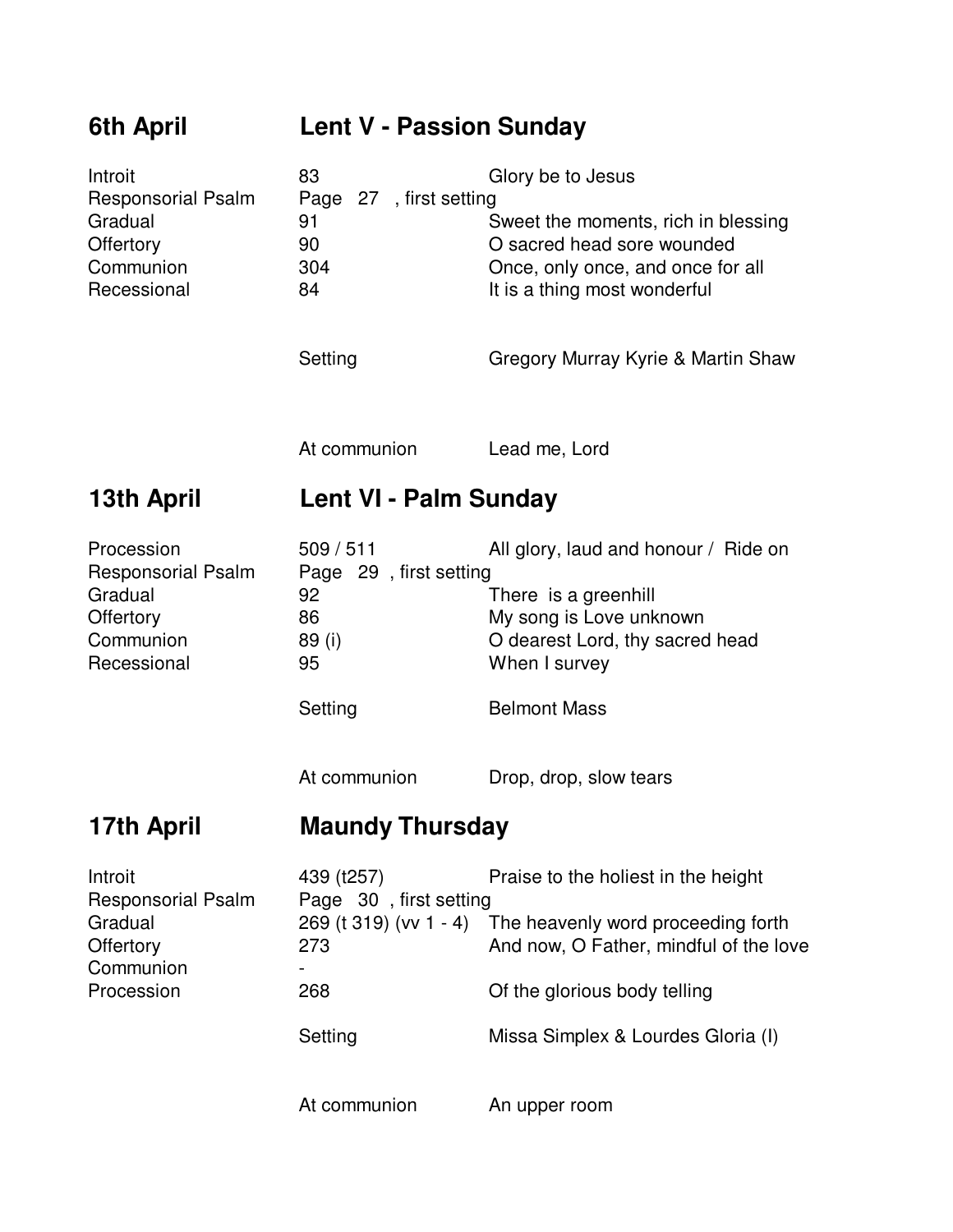| 18th April                                                                        | <b>Good Friday</b>           |                                                                             |
|-----------------------------------------------------------------------------------|------------------------------|-----------------------------------------------------------------------------|
| As required                                                                       | 95<br>92                     | When I survey<br>There is a geenhill                                        |
|                                                                                   | Setting                      |                                                                             |
|                                                                                   | At communion                 |                                                                             |
| 19th April                                                                        | <b>Holy Saturday</b>         |                                                                             |
| Introit<br>Responsorial Psalm<br>Gradual<br>Offertory<br>Communion<br>Recessional | 116 (Tyrolese)<br>272<br>119 | O praise our great and glorious Lord<br>All for Jesus<br>The strife is o'er |
|                                                                                   | Setting                      | Lourdes Gloria (I) / St Ralph Sherwin Mass                                  |
|                                                                                   | At communion                 | Like as the hart                                                            |